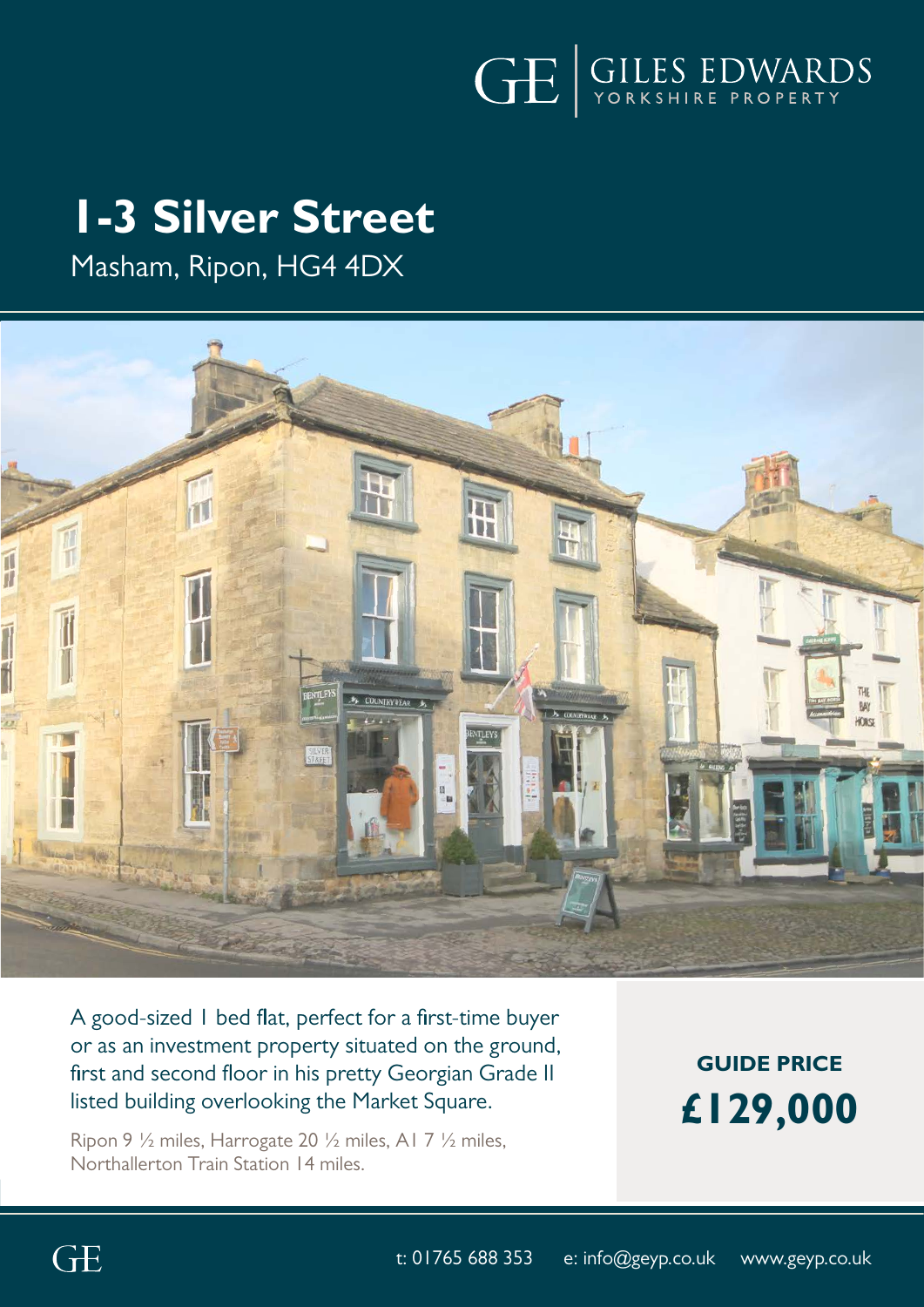

#### Accommodation

Sitting room, kitchen/breakfast room, double bedroom, bathroom and large attic room.

### The House

The flat is a one bedroomed flat situated on the corner of Silver Street and Church Street with views over the Market Square in the heart of Masham. The flat has its own entrance door with small hallway with stairs leading to the first floor. Double bedroom with a built-in wardrobe. Stairs lead off the landing to a large attic room which could be used for a variety of uses. Further stairs lead to the second floor. Good-sized sitting room with dual aspect views over the Market Place. The kitchen/ breakfast room has a range of base and eyelevel units with worksurfaces. There is an electric hob unit with an extractor fan above and electric cooker below. There is space for a small table. The bathroom has a panel enclosed bath with a shower above and shower screen. There is a low-level WC and wash handbasin and wall mounted towel rail and electric shaver point.

The property would be a great start for someone to get a foot on the property ladder or as an investment/holiday home/ Investment let.

### **Location**

The flat is situated on the corner of Silver Street and Church Street with views over the Market Square in the heart of Masham. The Market town of Masham has a good range of local shops to provide for everyday needs as well as a market every Wednesday and Saturday, a number of good pubs, restaurants, garages, a bank, 2 Breweries and an excellent doctors surgery and wonderful school. The A1 is just over 7 miles away allowing for access to the major towns and businesses of the North East. The railway station at Northallerton is approximately 14 miles away and provides excellent access to the National Rail Network with direct links to London Kings Cross and Edinburgh. The racecourses of Ripon, Thirsk, Catterick and York are all within easy distance. The countryside around Masham offers delightful riding and walking opportunities and has many local attractions with a charming local golf course and the highly renowned Swinton Park Luxury Castle Hotel with its Spa is close by.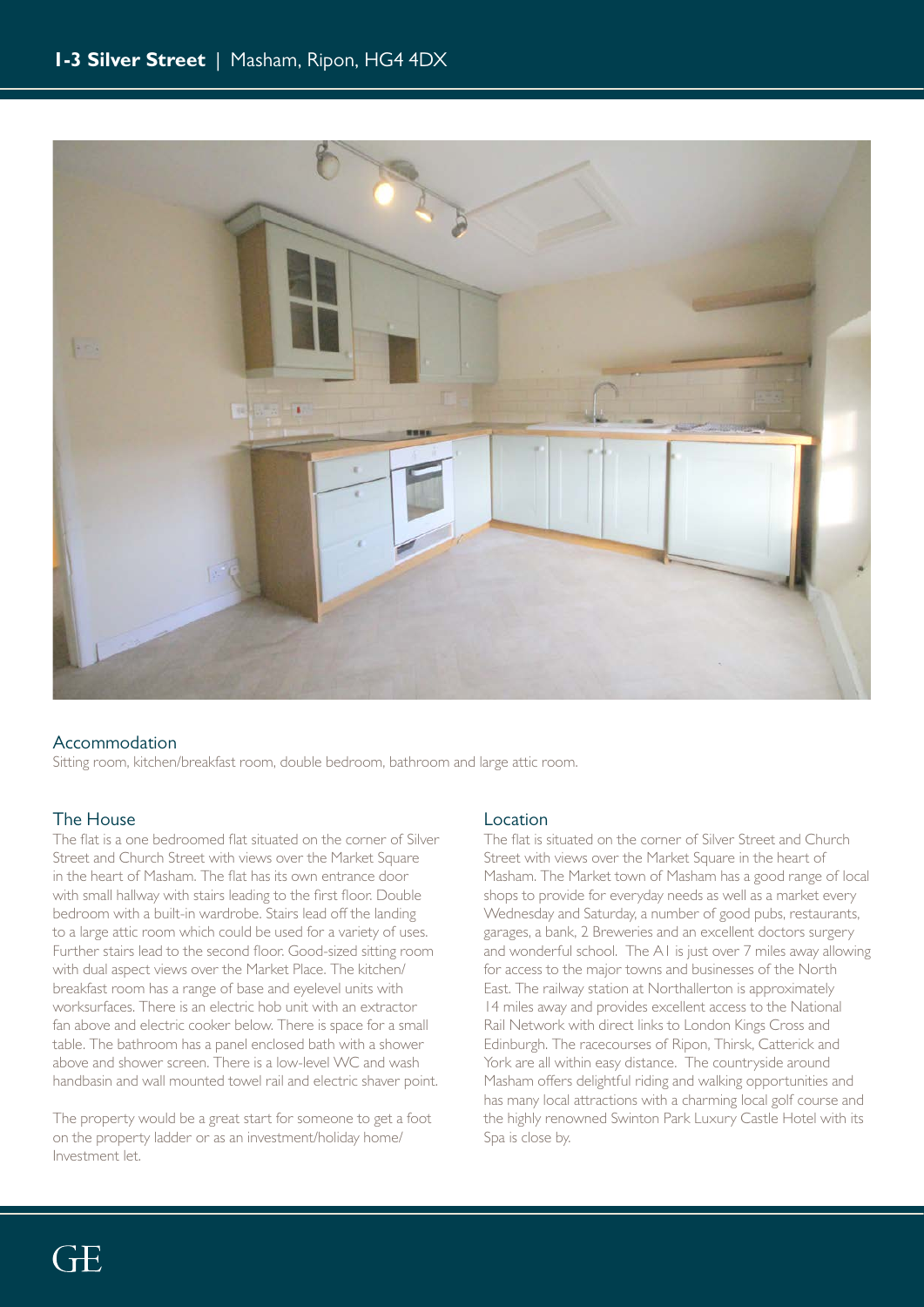







# FLOORPLANS

Ground Floor First Floor





Second Floor